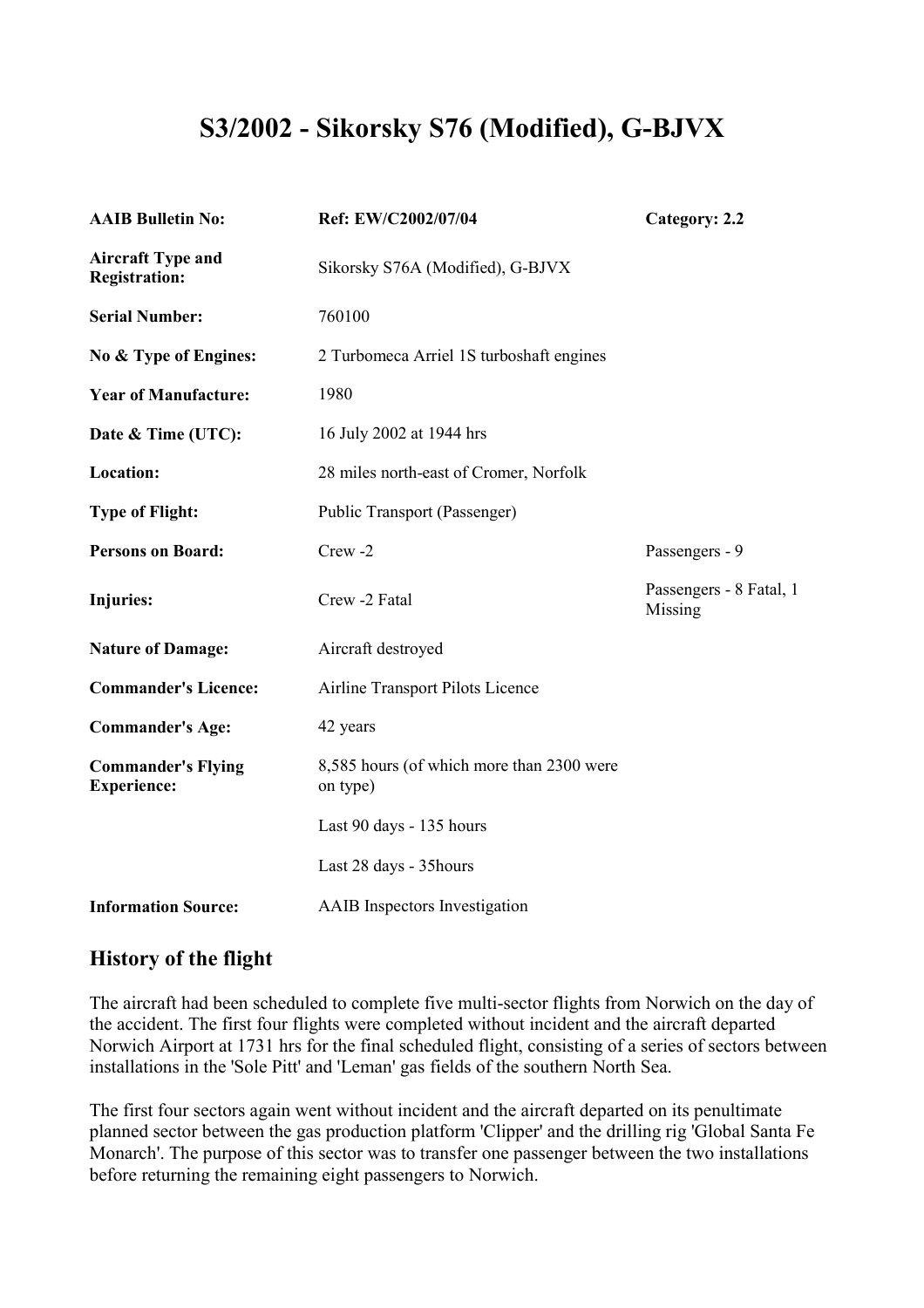The departure from the 'Clipper' was described as normal by the helideck crew and the aircraft climbed to 1,500 feet for the planned ten minute sector to the 'Global Santa Fe Monarch'. During the cruise, the crew spoke to Anglia Radar before establishing radio contact with the Monarch's radio operator. There was some confusion at first as the 'Monarch' had not been expecting any further flights that evening. However, the Monarch's helideck crew was quickly assembled and the aircraft commenced its approach.

With the aircraft at a height of about 320 feet on a south-easterly heading, workers on the drilling rig heard a loud bang. No witnesses were watching the aircraft at the time but some subsequently saw the aircraft dive steeply into the sea. One witness also described seeing the main rotor head with the blades attached falling into the sea after the remainder of the aircraft had impacted the surface.

#### **Search and rescue**

The alarm was raised by the radio operator on the 'Monarch' and the first response was from the rig standby vessel, 'Putford Achilles'. This vessel was holding station approximately 1.5 miles from the accident location and immediately launched its two fast rescue craft (FRC) to the observed area of wreckage. They arrived at the scene seven minutes after initial notification and recovered four bodies and some light debris. Shortly afterwards they were informed that there were 11 persons on board the aircraft and the search was continued resulting in the recovery of another body. Great Yarmouth Coastguard launched rescue helicopters and other vessels arrived on the scene that night but no survivors or further bodies were recovered from the surface search.

The floating wreckage indicated that the break-up of the helicopter was extensive and that the accident was not survivable. An underwater search for the six missing persons was commenced on 17 July. Five more bodies were recovered on 19 July. The underwater search for the one remaining body continued unabated but was eventually suspended on 23 July after the likely area had been thoroughly searched. A surface vessel search was maintained for two more days and an aerial search was continued until 30 July without success.

### **Wreckage location**

Initial indications of the position of the helicopter's impact with the sea surface were misleading. On 18 July a combination of eye witness reports, sidescan sonar data from the vessel 'Geosearch', radar data from National Air Traffic Services and the signal from the Dukane sonar beacon fitted to the combined voice and flight data recorder were used to locate the debris field. It was first located by the vessel 'Kommandor Subsea's' remotely operated vehicle (ROV) on the morning of 19 July. The Diving Support Vessel 'Mayo' arrived on scene later that day and commenced the recovery of bodies and wreckage.

### **Wreckage recovery**

Recovery operations were hampered by strong currents which constrained diving operations to periods of approximately three hours at each tide. More than 97% of the structure of the helicopter was recovered by divers working from the Diving Support Vessel 'Mayo'. The main debris field was approximately 300 metres long, 30 metres wide and some 40 metres below the sea surface.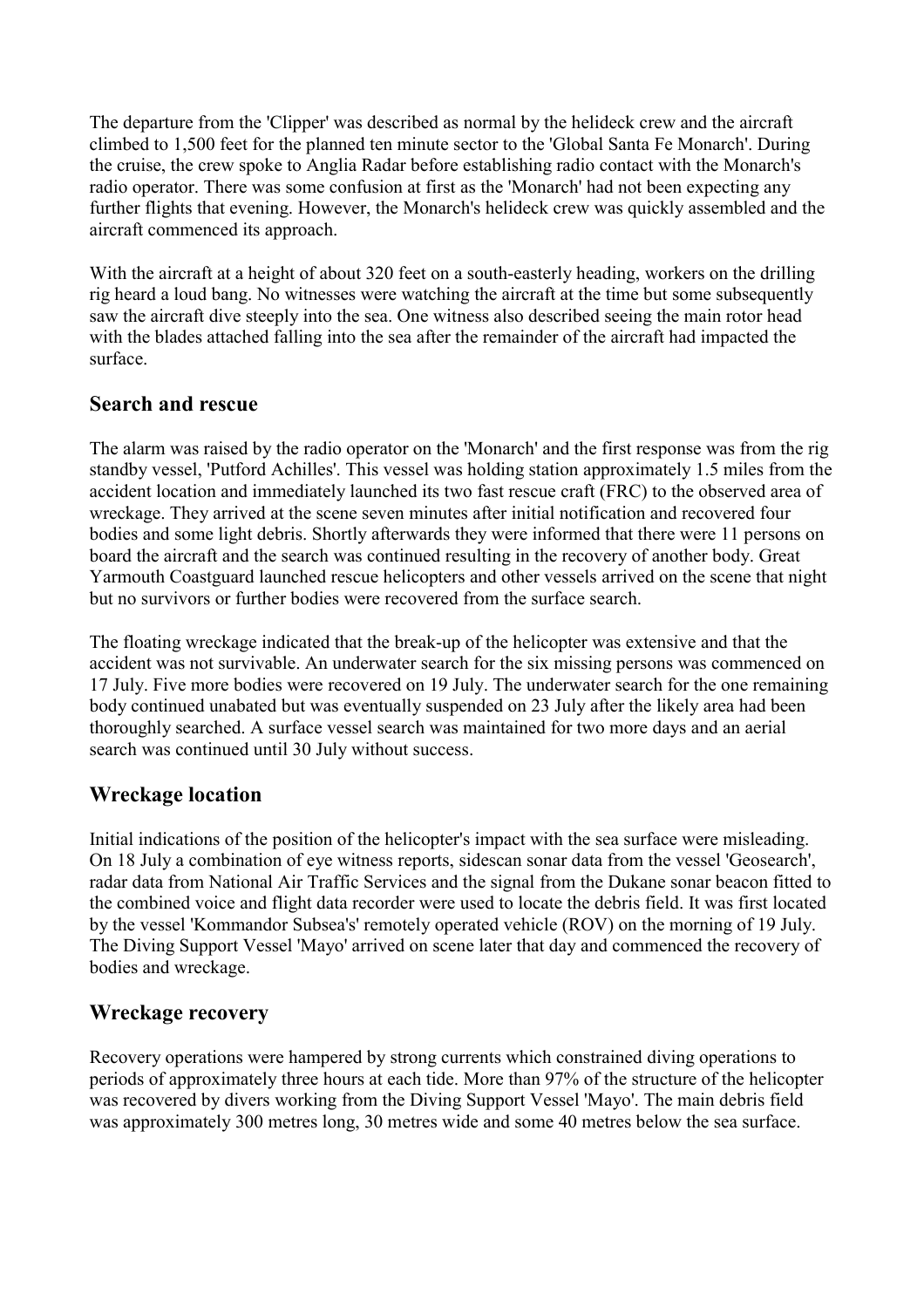During the evening of Saturday 20 July, the wreckage was transferred from the 'Mayo' to a smaller vessel and brought ashore at Great Yarmouth during the morning of Sunday 21 July. It was then transferred by road to the AAIB's facility near Aldershot, Hampshire where the vital components were examined by investigators from the AAIB, the National Transportation Safety Board (NTSB) of the USA, the Federal Aviation Administration (FAA) of the USA, the aircraft manufacturer and the operator.

## **Flight recorder information**

G-BJVX was fitted with a combined voice and flight data recorder (CVFDR). An endless loop of Mylar tape was used to record five hours of data (in excess of 30 parameters) and one hour of audio (on three separate tracks). The CVFDR was retrieved from the sea bed and taken to the AAIB headquarters where the recording tape was removed from its crash protected enclosure. The tape was then cleaned, dried and the information thereon recovered.

The audio recordings revealed that the crew were not aware of any significant abnormality until the flight from the 'Clipper' platform to the 'Monarch' platform. About 4.5 minutes into this sector the crew discussed an increase in vibration. The non-handling pilot carried out a 'rotor track and balance' procedure. The increase in vibration did not cause the crew any immediate concern and the rotor track and balance procedure was carried out to enable the IHUMS (Integrated Health and Usage Monitoring System) to log main rotor track and balance data for subsequent analysis by the IHUMS ground station. Preliminary frequency spectrum analysis of the recorded audio information indicated an increase in the amplitude of frequencies associated with main rotor vibration towards the end of the recording. A more exhaustive analysis is in progress. The audio recording ends abruptly with three unusual, probably structure borne, sounds.

The recorded flight data did not show any anomalies during the five hour recording. The recording ends with data time histories showing the aircraft was in level flight at about 320 feet asl, travelling at a speed of 100 kt on a heading of  $150^{\circ}$  (M). The recorded data became corrupted about two seconds before the end of the recording. Work is continuing to decode the corrupted data and to analyse the recorded rotor track information to determine if any trends are evident from the time histories.

### **Wreckage analysis**

Amongst the wreckage were two items of major significance. Firstly, three of the main rotor blades exhibited only superficial damage whereas the fourth was fractured at a position approximately 76.75 inches from the blade root. The missing outer blade section was not recovered from the main debris field. The second significant clue was the condition of the main rotor gearbox. The casing had fractured and there was visible evidence that the gearbox together with the rotor head had broken away from the fuselage mountings in flight.

The fractured blade was taken to QinetiQ's materials laboratories where the fracture surface was cleaned and prepared for microscopic analysis. Clear evidence of fatigue was present indicating that approximately half the circumference of the blade's titanium spar had failed in fatigue before the outer portion separated. Thus it was clear that the blade fracture had initiated the catastrophic event; the gearbox had separated from its fuselage mountings due to the severe imbalance created by the loss of the separated blade section.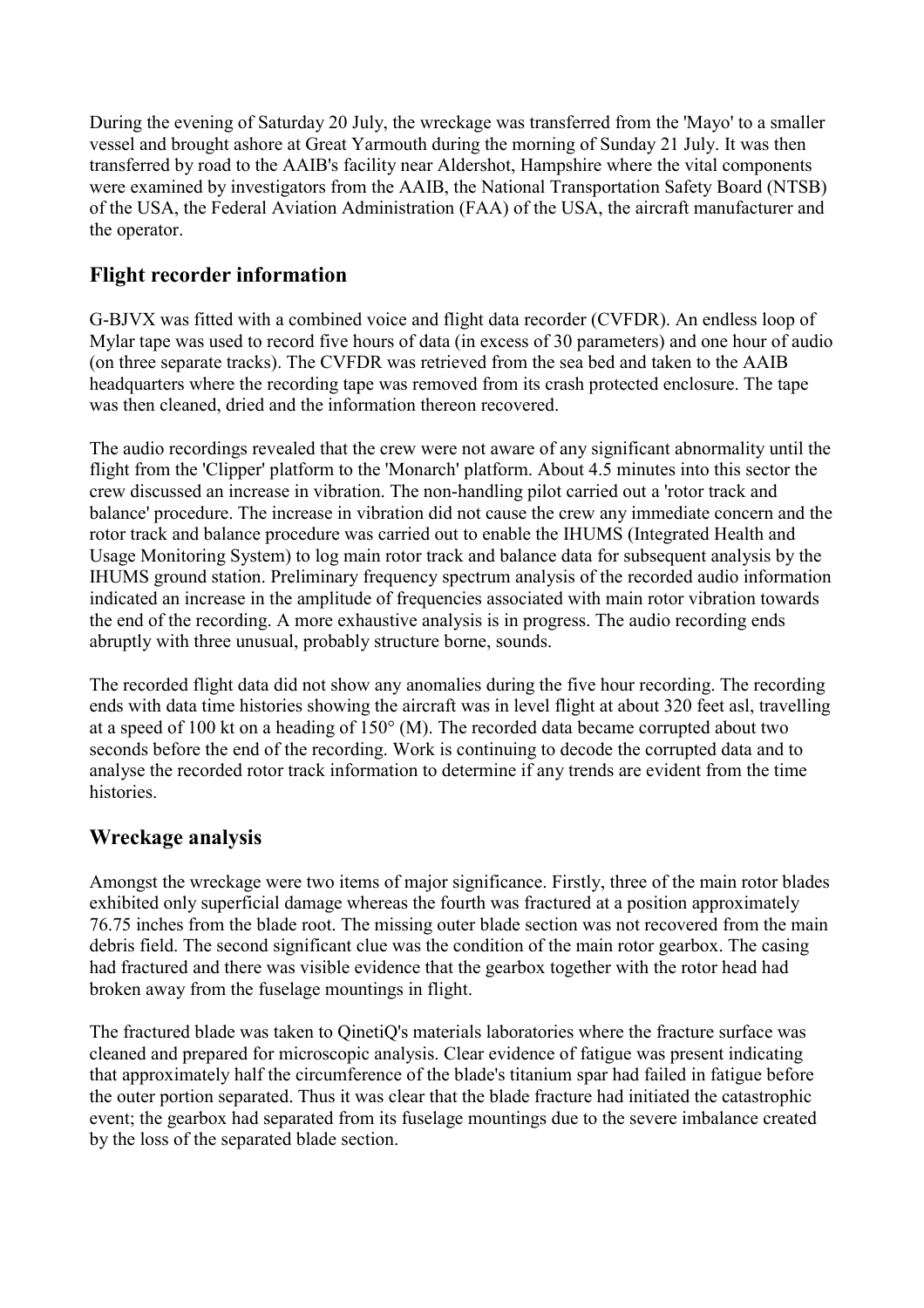## **Metallurgy**

The metallurgical examination revealed two areas that contributed to the blade separation.

The fatigue initiation point of the blade's titanium spar was on the upper surface in the area of the inboard edge of the scarf joint between the two piece titanium leading edge erosion strip. Microscopic examination of the initiation point indicates that it had suffered intense thermal damage. The area has the appearance of and discolouration similar to an electrical 'spot weld'. There is no evidence of thermal damage to the surrounding composite materials, resins or paint.

During the metallurgical examination, evidence was found of an anomaly in the scarf joint between the two titanium leading edge erosion strips. The tip of the tang on the inboard end of the outboard erosion strip was bent and folded under the outboard end of the inboard erosion strip (Figure 1). This resulted in a doubling of the thickness of the erosion strip material in that area which in turn resulted in virtual contact between the erosion strip and the blade's titanium spar especially in the areas at either end of the tang's fold line. This anomaly had occurred during the blade's manufacturing process some 21 years prior to the accident.

The initiation point of the fatigue failure of the blade's spar was at the rear point of the tang's fold line.

## **Rotor blade history**

This rotor blade was manufactured in March 1981. In 1999 when fitted to Sikorsky S76A G-BHBF it was damaged by a lightning strike (see AAIB Bulletin 3/2001). At that time the blade had accumulated 8,261 hours usage. The blade was returned to the manufacturer for assessment where, following inspection, it was repaired and returned to service. Neither the thermal damage to the spar nor the manufacturing anomaly were detected during this inspection. At the time of the accident, the blade had accumulated 9,661 hours usage. The airworthiness limitation life of the blade is 28,000 hours.

The AAIB and the helicopter's manufacturer are of the opinion that the electrical energy imparted by the lightning strike in 1999 exploited the anomaly that was built into the blade at manufacture and damaged the spar.

## **Safety action**

On 24 July the aircraft manufacturer issued Alert Service Bulletin (ASB) 76-65-55. The purpose of this ASB was "To remove from service any main rotor blade identified as having been damaged by a lightning strike". A modified version of the ASB (76-65-55A) was issued the next day. The modifications related to the accomplishment instructions and did not alter the purpose of the original ASB. The modified ASB was subsequently mandated by Emergency Airworthiness Directive 2002--15-51 issued on 26 July by the Federal Aviation Administration.

## **Safety Recommendation No 2002-25**

It has not yet been established whether the anomaly seen in the fractured blade went unnoticed or whether it was permitted by concession. If the anomaly was not detected during manufacture, there may be other blades where the anomaly is slightly different in nature and/or severity. The anomaly